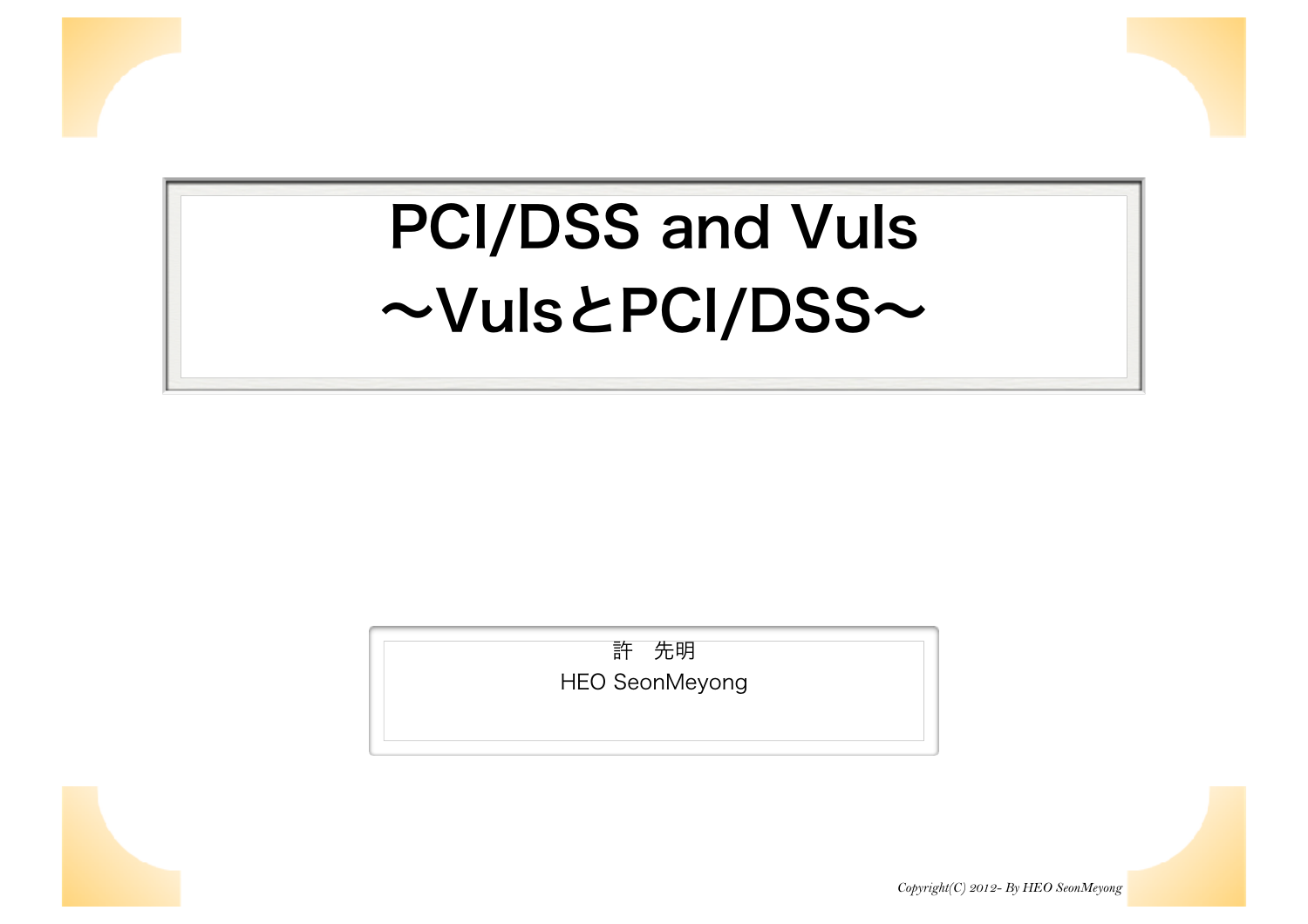## Who am I?

- Former Provider network engineer ( $@$ '95 $\sim$ '99)
	- ISPのNetwork技術者
- Former network consultant  $(\omega$ '97 $\sim$ '01) ¥
	- ※ Network設計等のコンサルタント
- Former Server engineer ( $@$ '98 $\sim$ '10) ¥
	- ※ サーバー技術者
- Former JNUG head of the secretariat š
	- JNUG(Japan NetBSD Users Group)の元事務局長
- rder network engineer (@ '97~'01)<br>work技術者<br>cork consultant (@ '97~'01)<br>#計等のコンサルタント<br>er engineer (@ '98~'10)<br>技術者<br>G head of the secretariat<br>man NetBSD Users Group)の元事務局長<br>rity service manager (@ '07~'11)<br>ティサービスの管理者<br>d service Former Security service manager  $(\omega'07\sim'11)$ ¥
	- ※ セキュリティサービスの管理者
- Former Cloud service manager ( $@'10 \sim 13$ ) ž
	- クラウドプラットフォームサービスの管理者
- Now Whole infrastructure engineer and consultant ( $\omega$ '13 $\sim$ ) ¥.
	- インフラ全般の技術者兼コンサルタント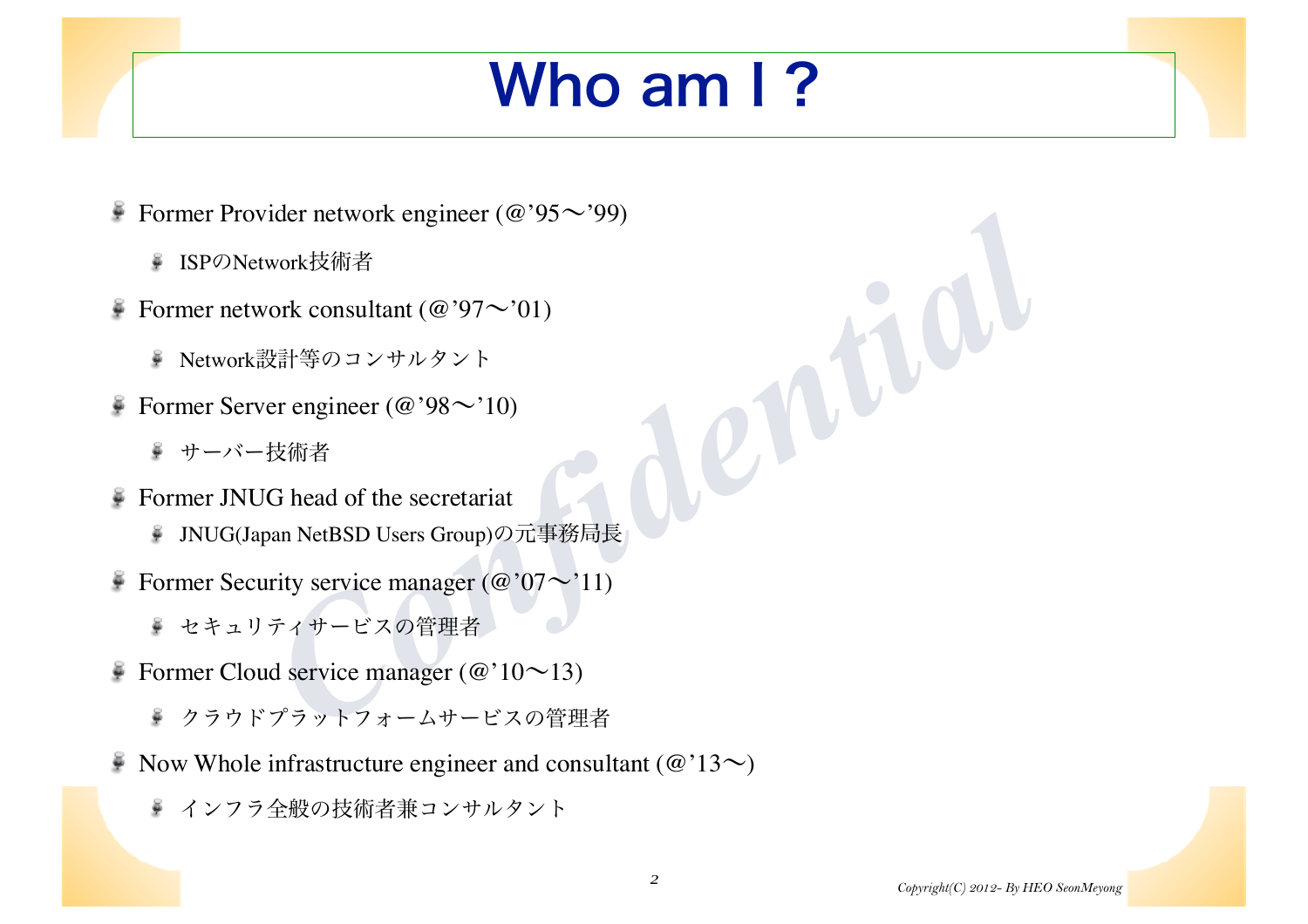

### **- Main Contents -**



*Copyright(C) 2012- By HEO SeonMeyong*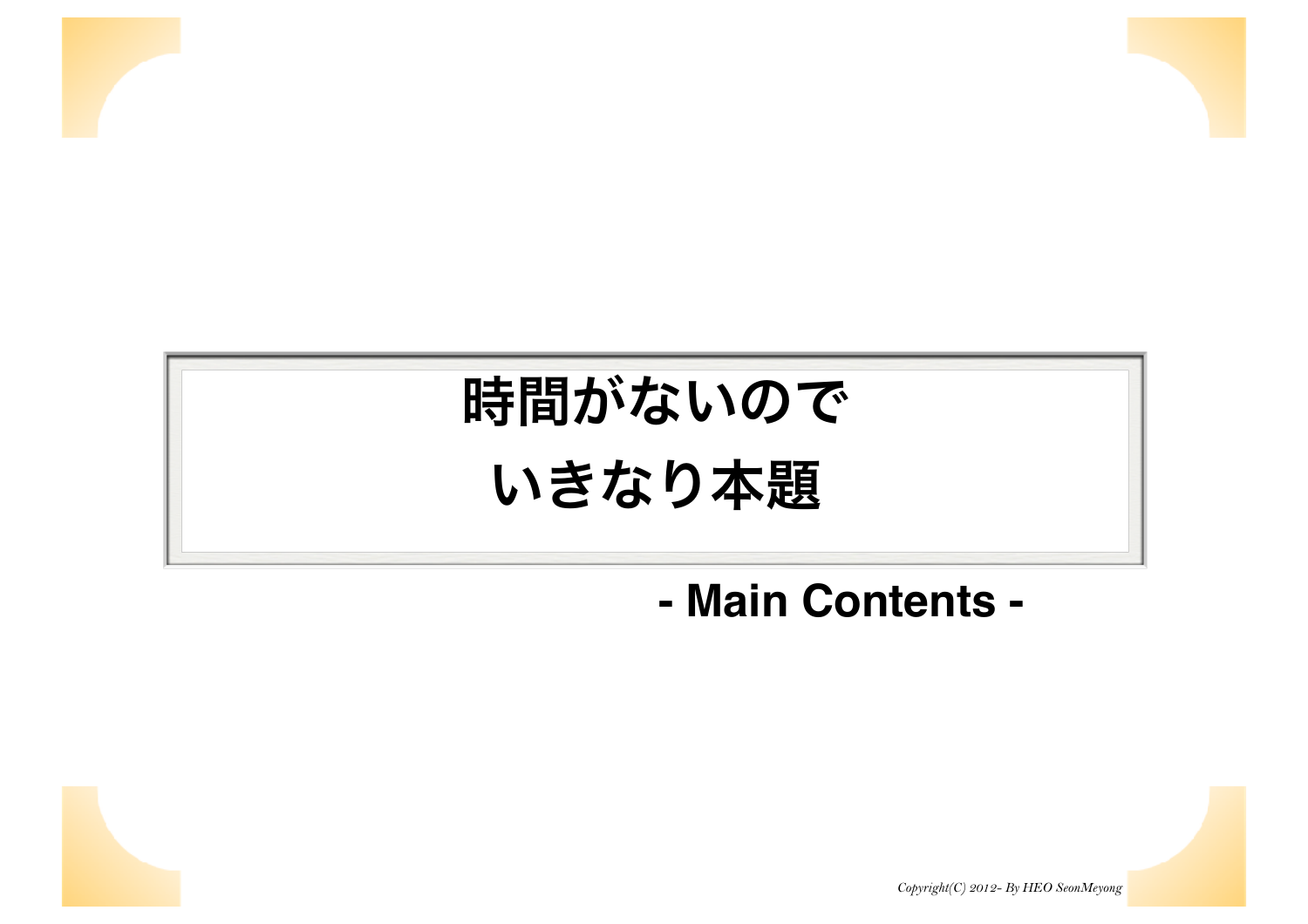### What is PCI/DSS?

- Card Industry / Data Security Standards<br>
<sup>シ</sup>ットカード業界のセキュリティ基準<br>
ose (目的)<br>
ng the card holder data safety<br>
ジットカード会員データを安全に取り扱う事<br>
nulator (規格策定者)<br>
C (Security Standards Council)<br>
stors: The five international credit card bra Payment Card Industry / Data Security Standards š
	- クレジットカード業界のセキュリティ基準
- The purpose (目的) ¥
	- Handling the card holder data safety S
		- S クレジットカード会員データを安全に取り扱う事
- The Formulator (規格策定者) ₹
	- PCI SSC (Security Standards Council) ë
		- Investors: The five international credit card brand. (VISA/Master/Amex/JCB/Discover)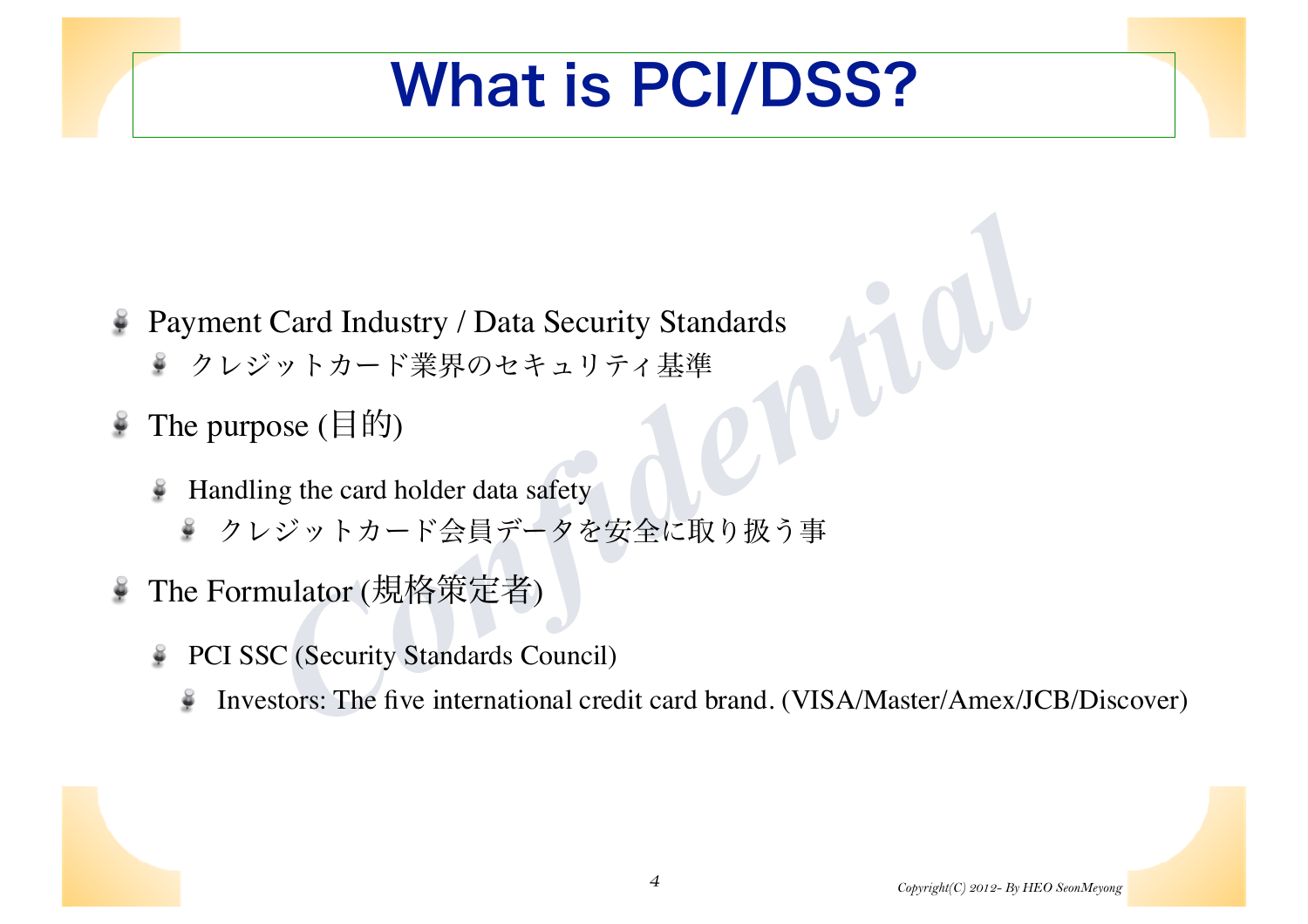### PCI/DSSとクレカ

PCI/DSSって美味しいの?

- Sって美味しいの?<br>『味しくありませんが、従わないとカード決済できなくなるかも<br>CI/DSSに準拠しなければならないの?<br>『情報をInternet経由で取り扱う(やりとりする)人<br>「<br>『天気員データ<br><sup>?</sup>ライマリアカウント番号、カード会員名、有効期限、サービスコード<br><sup>?</sup>ライマリアカウント番号、カード会員名、有効期限、サービスコード<br>『情報 全然美味しくありませんが、従わないとカード決済できなくなるかも
- $\rightarrow$  だれがPCI/DSSに準拠しなければならないの?
	- クレカ情報をInternet経由で取り扱う(やりとりする)人
- ※クレカ情報ってなに?
	- ※ アカウント情報
		- カード会員データ
			- プライマリアカウント番号 、カード会員名、有効期限、サービスコード

機密情報

全トラックデータ(磁気ストライプ データまたはチップ上の同等データ) 、CAV2/CVC2/ CVV2/CID、PINまたはPINブロック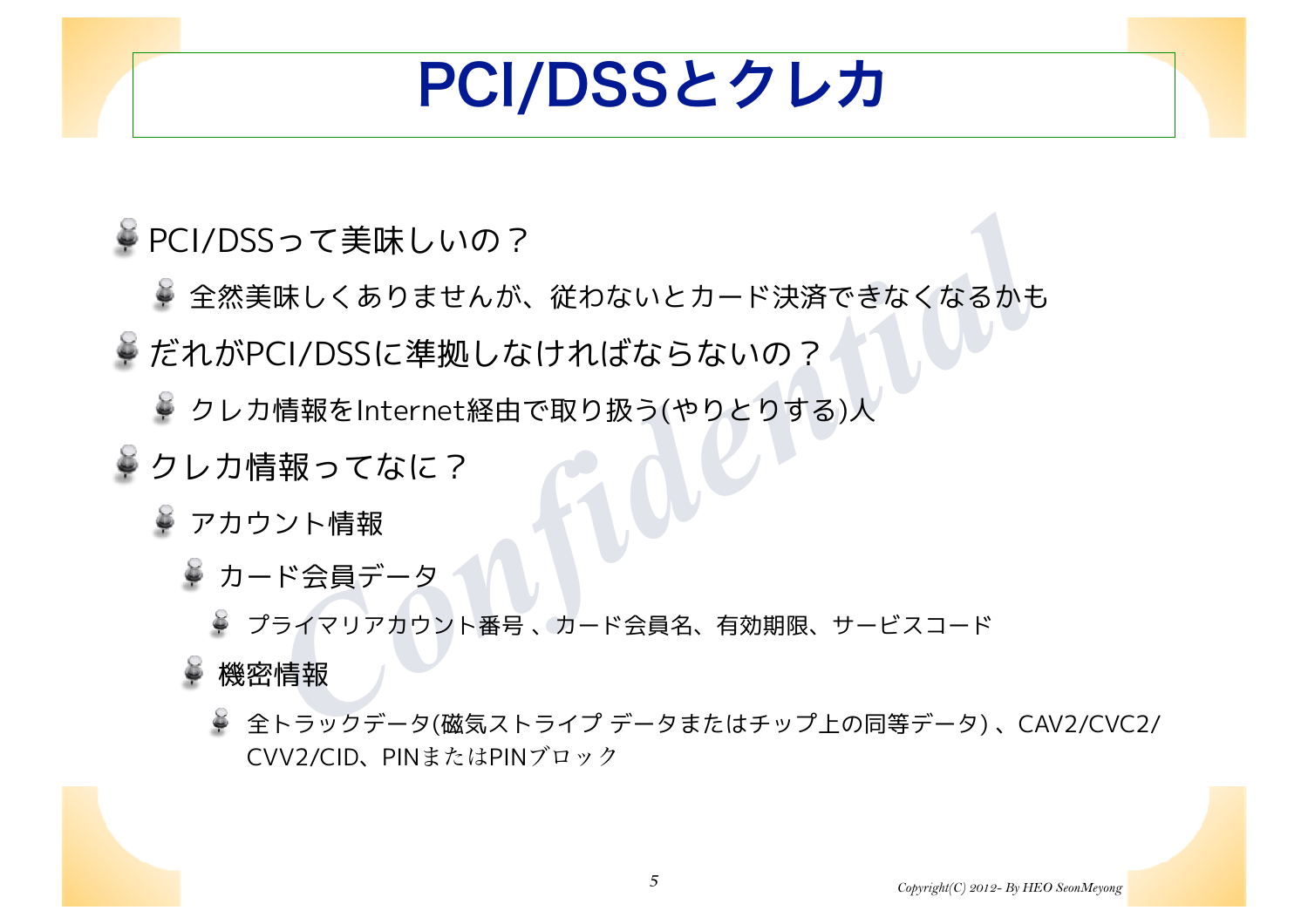## PCI/DSS and Credit Card(CC)

- PCI/DSS is the BEST ?
	- I think the answer is "NO".
	- You must conform to it while providing a CC settlement service. پ
- Who must conform to PCI/DSS ?
	- Operators to exchange CC information via the Internet
- What is the CC Information ?
	- Account Informations
		- Cardholder Data
- is the BEST ?<br>
the answer is "NO".<br>
ust conform to it while providing a CC settlement service.<br>
St conform to PCI/DSS ?<br>
ors to exchange CC information via the Internet<br>
the CC Information ?<br>
the CC Information ?<br>
the CC I Primary Account Number(PAN), Cardholder name, Expiration Date, Service Code
	- Sensitive Authentication Data
		- Full track data (magnetic-stripe data or equivalent on a chip), CAV2/CVC2/CVV2/CID, PINs/PIN blocks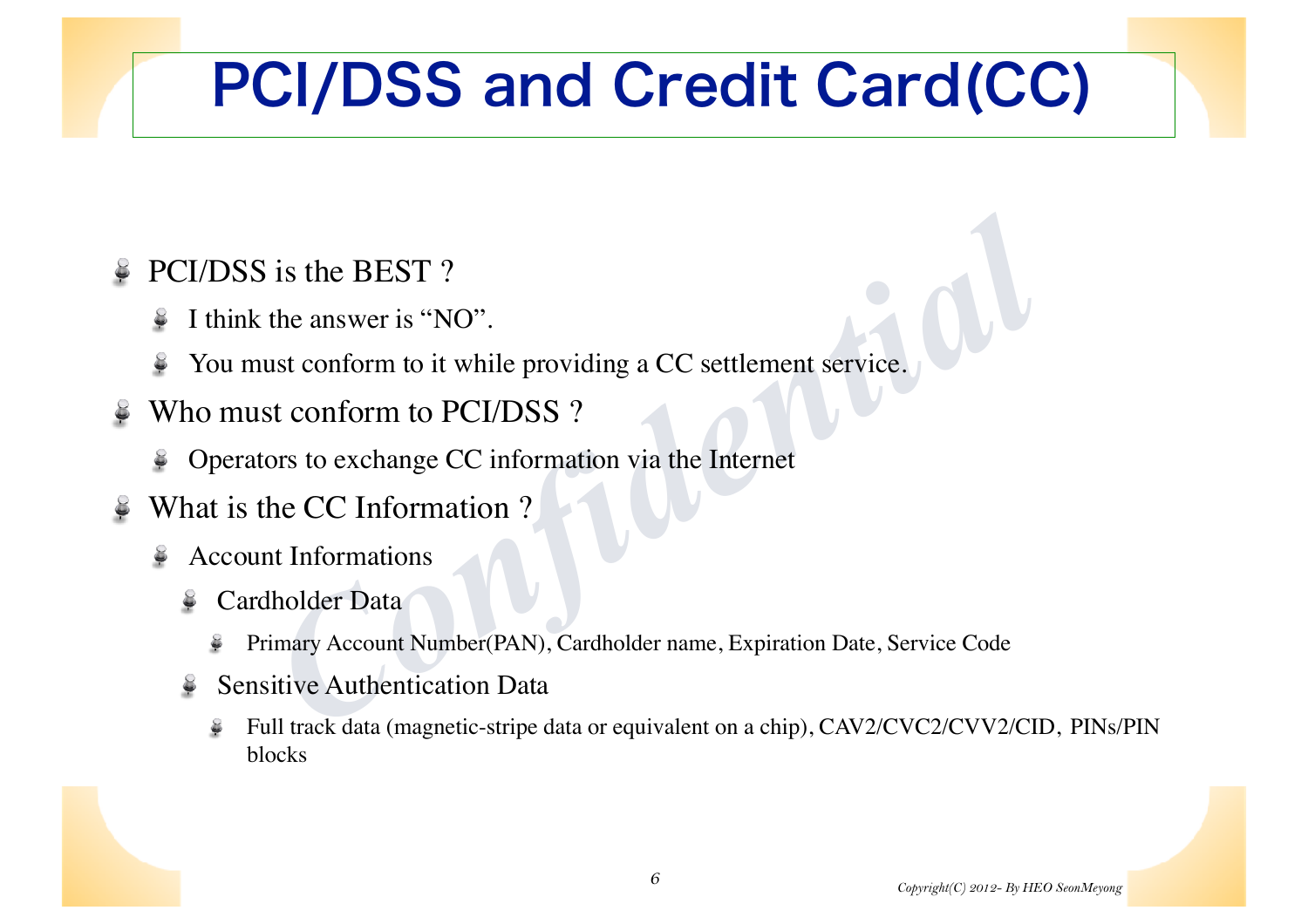### PCI/DSSの要件

|         |                           |                       | 保存の許可 | 要件3.4 に従って、保存されたデータを読み取り不能 |
|---------|---------------------------|-----------------------|-------|----------------------------|
|         |                           | データ要素                 |       | にする                        |
| 下<br>アガ | カード会員<br>データ              | プライマリアカウント番号<br>(PAN) | はい    | ばい                         |
|         |                           | カード会員名                | はい    | いいえ                        |
|         |                           | サービスコード               | はい    | レル・オ                       |
|         |                           | 有効期限                  | はい    | いいえ                        |
|         | 機密認証デー<br>$\mathscr{F}^2$ | 全トラックデータ <sup>3</sup> | いいえ   | 要件 3.2 に従って保存できない          |
|         |                           | CAV2/CVC2/CVV2/CID4   | いいえ   | 要件 3.2 に従って保存できない          |
|         |                           | PIN/PIN ブロック          | いいえ   | 要件 3.2 に従って保存できない          |

| ۸<br>氺                                                    | カード会員<br>データ                                                                                                    | プライマリアカウント番号<br>(PAN)                                                                | はい                                                           | ばい                  |                      |           |  |
|-----------------------------------------------------------|-----------------------------------------------------------------------------------------------------------------|--------------------------------------------------------------------------------------|--------------------------------------------------------------|---------------------|----------------------|-----------|--|
|                                                           |                                                                                                                 | カード会員名                                                                               | はい                                                           | いいえ                 |                      |           |  |
|                                                           |                                                                                                                 | サービスコード                                                                              | はい                                                           | いいえ                 |                      |           |  |
| アカウント                                                     |                                                                                                                 | 有効期限                                                                                 | はい                                                           | いいえ                 |                      |           |  |
|                                                           | 機密認証デー<br>$\mathscr{F}^2$                                                                                       | 全トラックデータ <sup>3</sup>                                                                | いいえ                                                          | 要件 3.2 に従って保存できない   |                      |           |  |
|                                                           |                                                                                                                 | CAV2/CVC2/CVV2/CID <sup>4</sup>                                                      | いいえ                                                          | 要件 3.2 に従って保存できない   |                      |           |  |
|                                                           |                                                                                                                 | PIN/PIN $\mathcal{I} \mathbb{Z} \times \mathbb{Z}^5$                                 | いいえ                                                          | 要件 3.2 に従って保存できない   |                      |           |  |
|                                                           | 安全なネットワークとシステ                                                                                                   | PCI データセキュリティ基準 - 概要<br>1. カード会員データを保護するために、ファイアウォールをインストール<br>して維持する                |                                                              |                     |                      |           |  |
|                                                           | ムの構築と維持                                                                                                         |                                                                                      | 2. システムパスワードおよびその他のセキュリティパラメータにベンダ提<br>供のデフォルト値を使用しない        |                     |                      |           |  |
|                                                           | カード会員データの保護                                                                                                     | 暗号化する                                                                                | 3. 保存されるカード会員データを保護する<br>4. オープンな公共ネットワーク経由でカード会員データを伝送する場合、 |                     |                      | 今時、当然といえば |  |
| 脆弱性管理プログラムの維持                                             |                                                                                                                 | 5. マルウェアにしてすべてのシステムを保護し、ウィルス対策ソフトウェ<br>アを定期的に更新する<br>6. 安全性の高いシステムとアプリケーションを開発し、保守する |                                                              |                     | 当然の要求                |           |  |
| λ                                                         | 7. カード会員データへのアクセスを、業務上必要な範囲内に制限する<br>強力なアクセス制御手法の導<br>B. システムコンポーネントへのアクセスを識別 認証する<br>9. カード会員データへの物理アクセスを制限する  |                                                                                      |                                                              |                     |                      |           |  |
|                                                           | 10. ネットワークリソースおよびカード会員データへのすべてのアクセスを<br>ネットワークの定期的な監視<br>追跡および監視する<br>およびテスト<br>11. セキュリティシステムおよびブロセスを定期的にテストする |                                                                                      |                                                              |                     | PCI データセキュリティ基準 v3.0 |           |  |
| 情報セキュリティポリシーの<br>12. すべての担当者の情報セキュリティに対応するポリシーを維持する<br>維持 |                                                                                                                 |                                                                                      |                                                              | 要件とセキュリティ基準<br>より抜粋 |                      |           |  |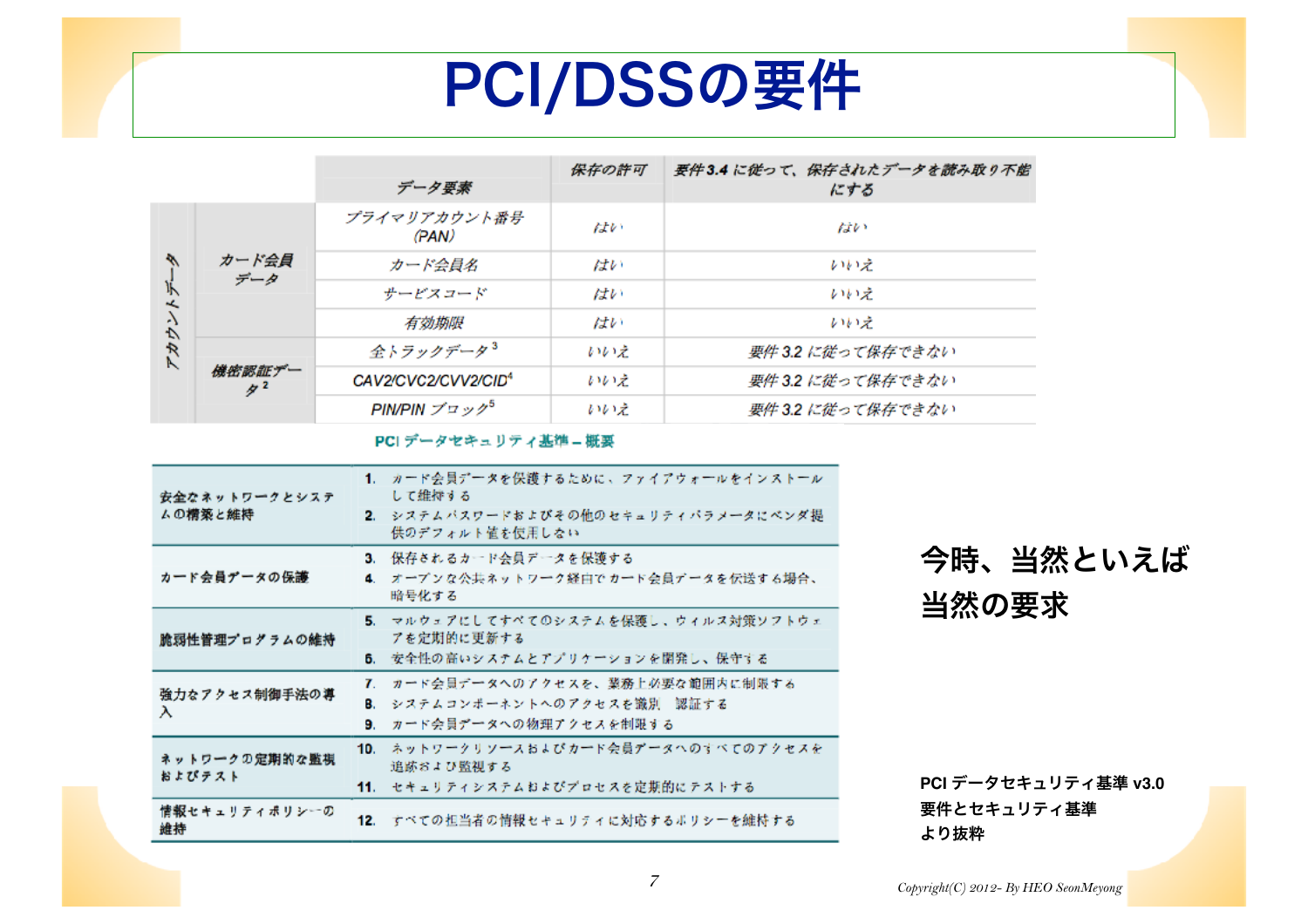### Requirement of PCI/DSS

|                     |                                                                | <b>Data Element</b>             | <b>Storage</b><br><b>Permitted</b> | <b>Render Stored Data Unreadable per</b><br><b>Requirement 3.4</b> |  |
|---------------------|----------------------------------------------------------------|---------------------------------|------------------------------------|--------------------------------------------------------------------|--|
|                     | <b>Cardholder</b><br><b>Data</b>                               | Primary Account Number (PAN)    | Yes                                | Yes                                                                |  |
|                     |                                                                | <b>Cardholder Name</b>          | Yes                                | No                                                                 |  |
|                     |                                                                | Service Code                    | Yes                                | No                                                                 |  |
| <b>Account Data</b> |                                                                | <b>Expiration Date</b>          | Yes                                | No                                                                 |  |
|                     | <b>Sensitive</b><br><b>Authentication</b><br>Data <sup>2</sup> | Full Track Data <sup>3</sup>    | No                                 | Cannot store per Requirement 3.2                                   |  |
|                     |                                                                | CAV2/CVC2/CVV2/CID <sup>4</sup> | No                                 | Cannot store per Requirement 3.2                                   |  |
|                     |                                                                | PIN/PIN Block <sup>5</sup>      | No                                 | Cannot store per Requirement 3.2                                   |  |

| older<br>ta                                                                                                                | Primary Account Number (PAN)    |                                                                                                                                                                       | Yes                                                                                                                                                                 | Yes                              |  |
|----------------------------------------------------------------------------------------------------------------------------|---------------------------------|-----------------------------------------------------------------------------------------------------------------------------------------------------------------------|---------------------------------------------------------------------------------------------------------------------------------------------------------------------|----------------------------------|--|
|                                                                                                                            | <b>Cardholder Name</b>          |                                                                                                                                                                       | Yes                                                                                                                                                                 | No                               |  |
|                                                                                                                            | Service Code                    |                                                                                                                                                                       | Yes                                                                                                                                                                 | No                               |  |
|                                                                                                                            |                                 | <b>Expiration Date</b>                                                                                                                                                |                                                                                                                                                                     | No                               |  |
| itive                                                                                                                      | Full Track Data <sup>3</sup>    |                                                                                                                                                                       | No                                                                                                                                                                  | Cannot store per Requirement 3.2 |  |
| ication<br>ta <sup>2</sup>                                                                                                 | CAV2/CVC2/CVV2/CID <sup>4</sup> |                                                                                                                                                                       | No                                                                                                                                                                  | Cannot store per Requirement 3.2 |  |
|                                                                                                                            | PIN/PIN Block <sup>5</sup>      |                                                                                                                                                                       | No                                                                                                                                                                  | Cannot store per Requirement 3.2 |  |
| PCI Data Security Standard - High Level Overview                                                                           |                                 |                                                                                                                                                                       |                                                                                                                                                                     |                                  |  |
| 1.<br><b>Build and Maintain a Secure</b><br>2.<br><b>Network and Systems</b><br>3.<br><b>Protect Cardholder Data</b><br>4. |                                 | Install and maintain a firewall configuration to protect cardholder data<br>Do not use vendor-supplied defaults for system passwords and other<br>security parameters |                                                                                                                                                                     |                                  |  |
|                                                                                                                            |                                 |                                                                                                                                                                       | Protect stored cardholder data<br>Encrypt transmission of cardholder data across open, public networks                                                              |                                  |  |
| 5.<br><b>Maintain a Vulnerability</b><br><b>Management Program</b><br>6.                                                   |                                 | Protect all systems against malware and regularly update anti-virus<br>software or programs<br>Develop and maintain secure systems and applications                   |                                                                                                                                                                     |                                  |  |
| 7.<br><b>Implement Strong Access</b><br>8.<br><b>Control Measures</b><br>9.                                                |                                 |                                                                                                                                                                       | Restrict access to cardholder data by business need to know<br>Identify and authenticate access to system components<br>Restrict physical access to cardholder data |                                  |  |
| <b>Regularly Monitor and Test</b><br><b>Networks</b><br><b>Maintain an Information</b><br><b>Security Policy</b>           |                                 | 10.<br>11.                                                                                                                                                            | Track and monitor all access to network resources and cardholder data<br>Regularly test security systems and processes                                              |                                  |  |
|                                                                                                                            |                                 | 12.                                                                                                                                                                   | Maintain a policy that addresses information security for all personnel                                                                                             |                                  |  |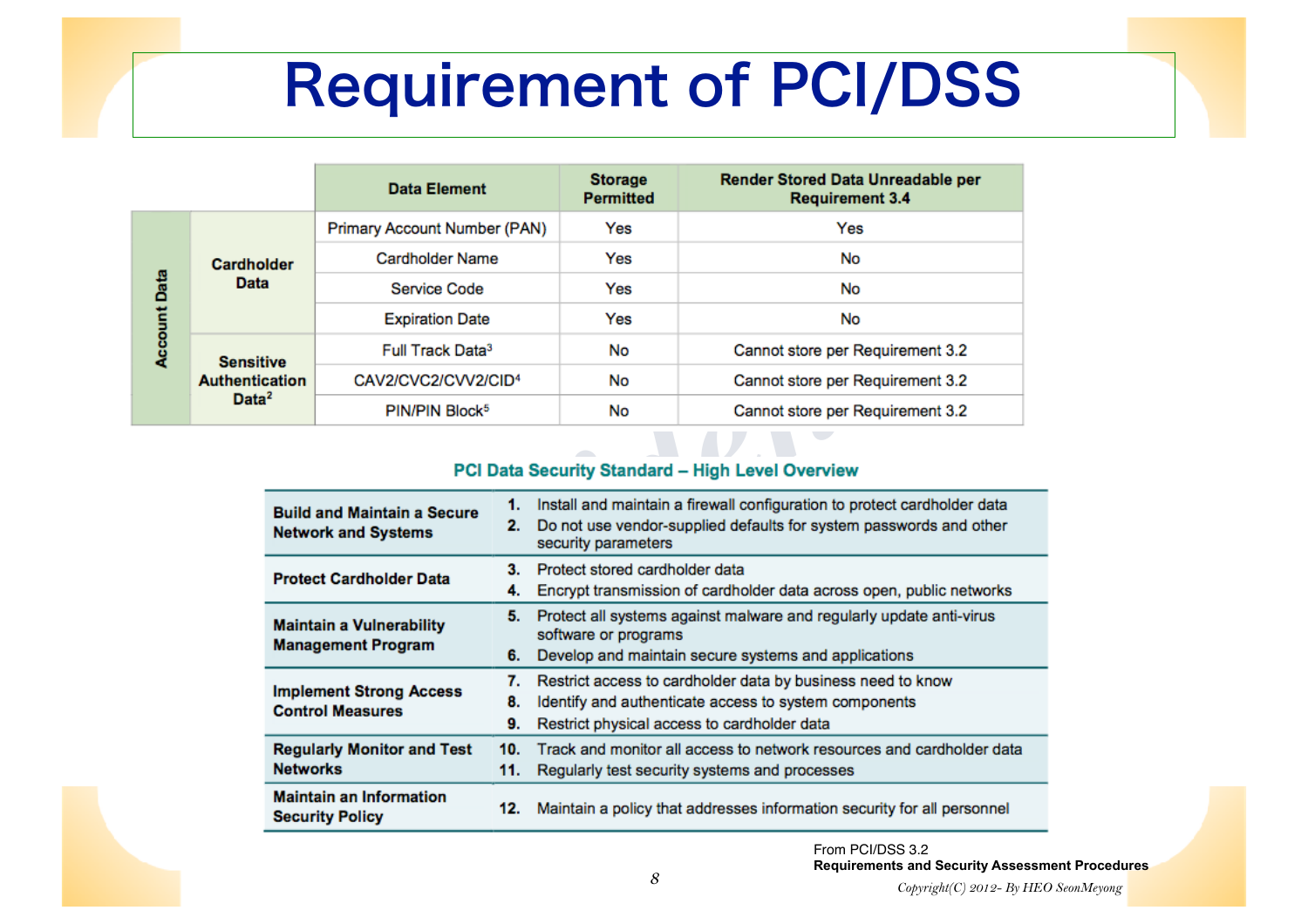### Vulsとは?

- ものすごく大雑把にいえば
	- あるシステムにおける
	- 導入されているApplicationに存在する
	- Security的観点から見た脆弱性(平たくいえばBUG)を
	- 公開されているCVE情報と合わせて
	- 検出し、整理するためのツール
	- しかもAgent-less(厳密にはsshdをAgentと言えば言えるのかもしれない)
- ヽ/<del>へ\*#\*Liといえは</del><br>"ステムにおける<br>"れているApplicationに存在する<br>"<br>"わているCVE情報と合わせて<br>"<br>"Agent-less(厳密にはsshdをAgentと言えば言えるのかもしれた<br>Agent-less(厳密にはsshdをAgentと言えば言えるのかもしれた<br>"Agent-less(厳密にはsshdをAgentと言えば言えるのかもしれた<br>"カールにOpenVAS(<u>http://www.openvas.</u> 同様のツールにOpenVAS(http://www.openvas.org)がある
	- 昔からあるツールなので、カバレッジも広い
	- 脆弱性診断もできる
	- Agentを導入する必要がある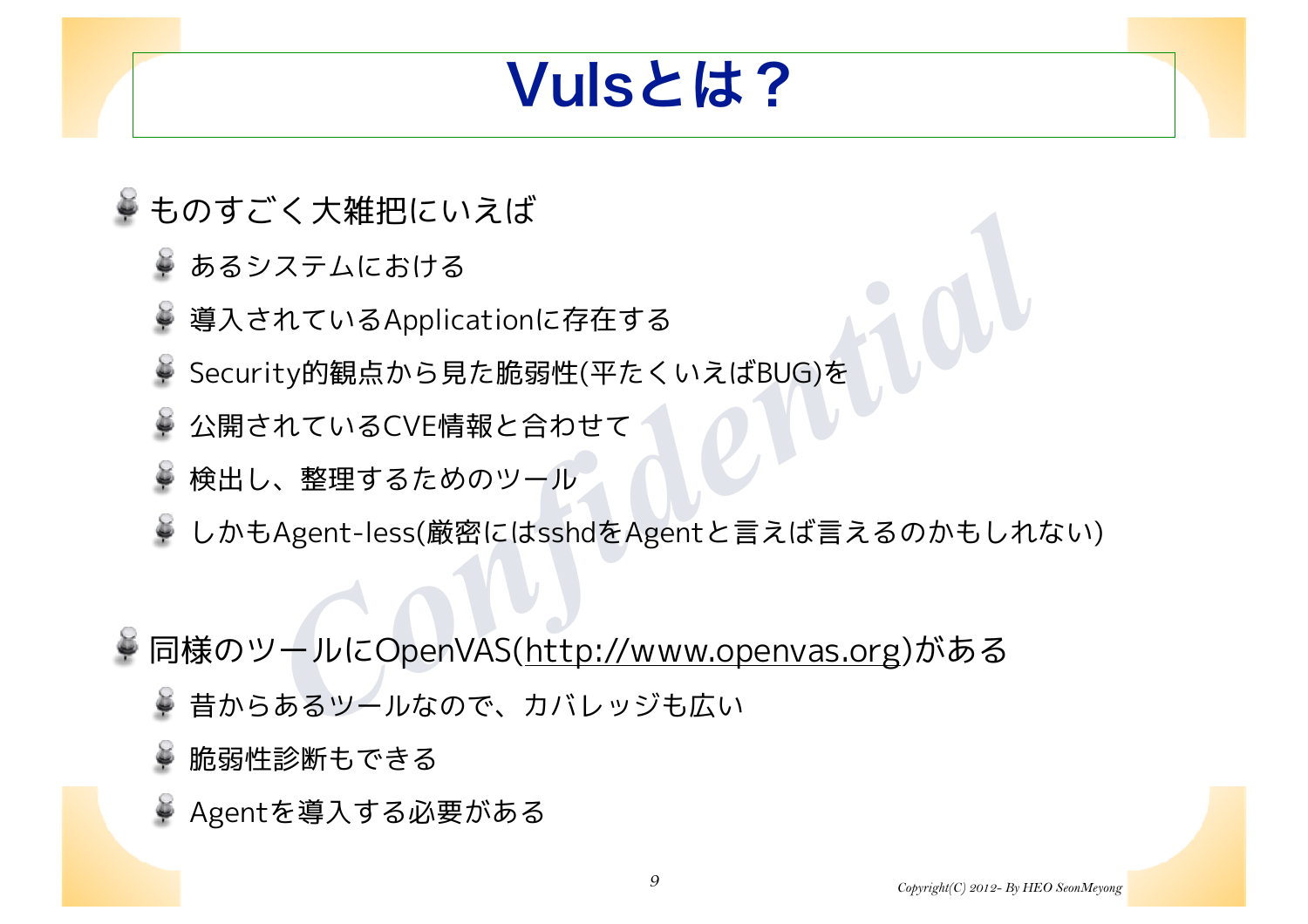### What is Vuls?

#### **Overview**

- The Vuls is a tool of
	- pickup and organization پ
		- of existing vulnerabilities (such like BUGs) in Applications Š
			- running on some system Ş
				- then checking and matching published information like CVE/NVD/...
- And agent-less.
- *Compared Solution*<br> *Confidential*<br> *Confidential*<br> *Confidential*<br> *Confidential*<br> *Confidential*<br> *Confidential*<br> *Confidential*<br> *Confidential*<br> *Confidential*<br> *Confidential*<br> *Confidential*<br> *Confidential*<br> *Confiden* OpenVAS(http://www.openvas.org) is in something a similar tool. ¥
	- System checking tool covering widely many platforms and for a long time.  $\epsilon$
	- Can assess system vulnerability.
	- Need to install an agent.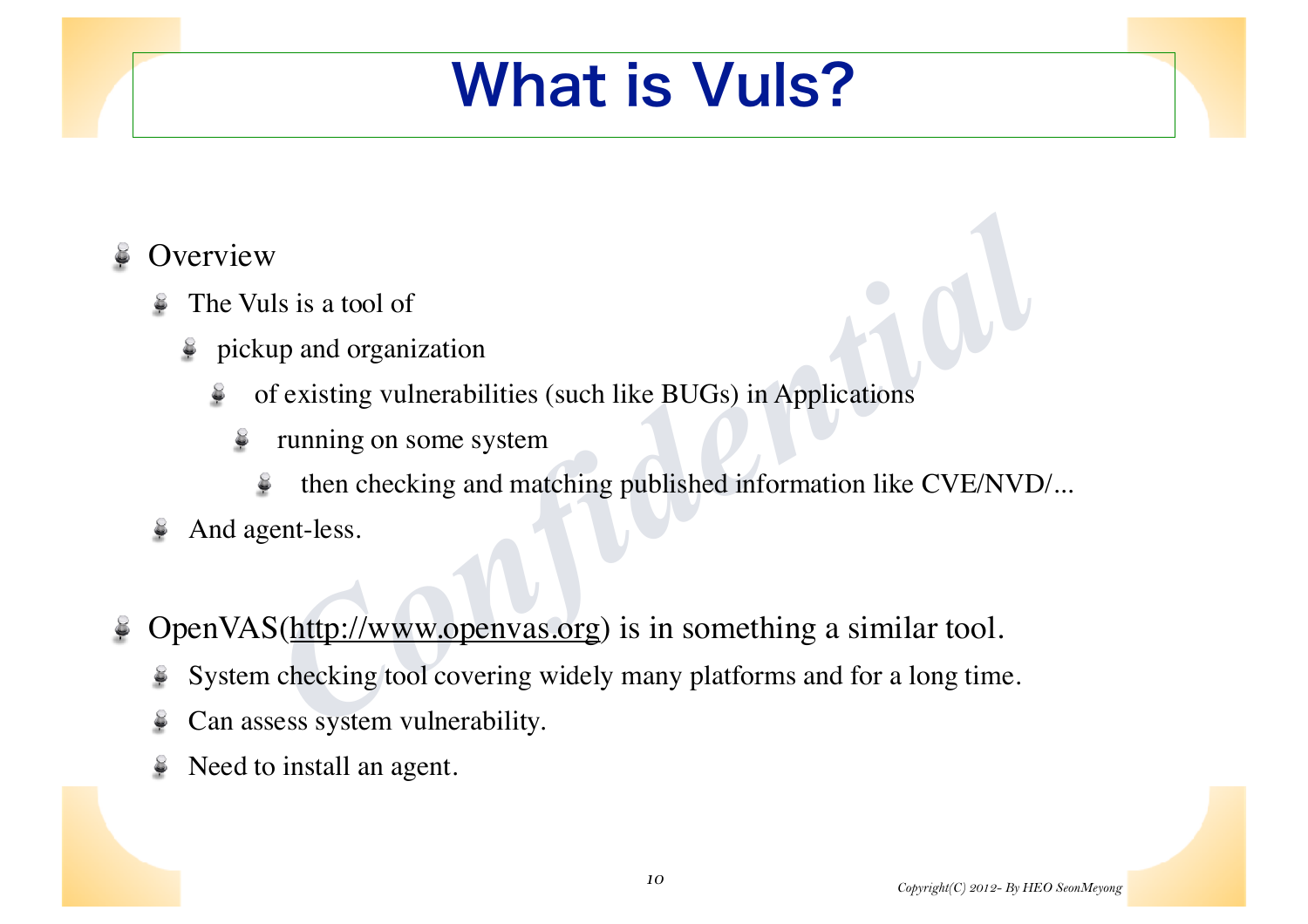### VulsとPCI/DSS -ポイント-

- VulsはPCI/DSSに準拠「し続ける」ために利用可能(有用)
	- Ö 「**6.** 安全性の高いシステムとアプリケーションを開発し、保守する」
		- 6.1 セキュリティ脆弱性情報の**信頼できる社外提供元**を使って**セキュリティの脆弱性を特定**し、新たに発見されたセ キュ リティの脆弱性に**リスクのランクを割り当てるプロセス**を確立する
- CI/DSSに準拠 | し続ける」ために利用可能(有用)<br>そ全性の高いシステムとアプリケーションを開発し、保守する」<br><u>(キュリティ跪調性情報の信頼できる社外提供元を使ってセキュリティの脆弱性を特定し、新た!<br>リティの脆弱性にリスクのランクを割り当てるプロセスを確立する<br>※てのシステムコンポーネントとソフトウェブに、ベンダ提供のセキュリティパッチがインストール。<br>般公開されている。重要なセキュリティパッチは、リース後1カ月以内にインス</u> 6.2 すべてのシステムコンポーネントとソフトウェアに、ベンダ提供のセキュリティパッチがインストールされ、既知 の脆弱性から保護されている。**重要なセキュリティパッチは、リリース後1カ月以内**にインストールする。
	- 6.6 一般公開されているWebアプリケーションで、継続的に新たな脅威や脆弱性に対処し、これらのアプリケーション が、次のいずれかの方法によって、**既知の攻撃から保護**されていることを確認する
	- ただし、注意すべき点として以下がある
		- 7.1 システムコンポーネントとカード会員データへの**アクセスを**、業務上必要な人に**限定**する
		- 7.2 システムコンポーネントで、**ユーザの必要性に基づいてアクセスが制限**され、特に許可のない場合は「すべてを拒 否」に設定された、**アクセス制御システムを確立**する
		- 8.2 **一意のIDを割り当てる**ことに加え 、すべてのユーザを認証するため、 次の方法の少なくとも1つを使用すること で、すべてのシステムコンポーネント上での**顧客以外のユーザと管理者の適切なユーザ認証管理を確認**する。
		- 8.5 次のように、**グループ、共有、または汎用のIDやパスワード**、または他の認証方法が**使用されていない**
		- 8.6 その他の認証メカニズムが使用されている(たとえば、物理的または論理的セキュリティトークン、スマートカー ド、証明書など)これらのメカニ ズムの使用は、以下のように割り当てる必要がある。

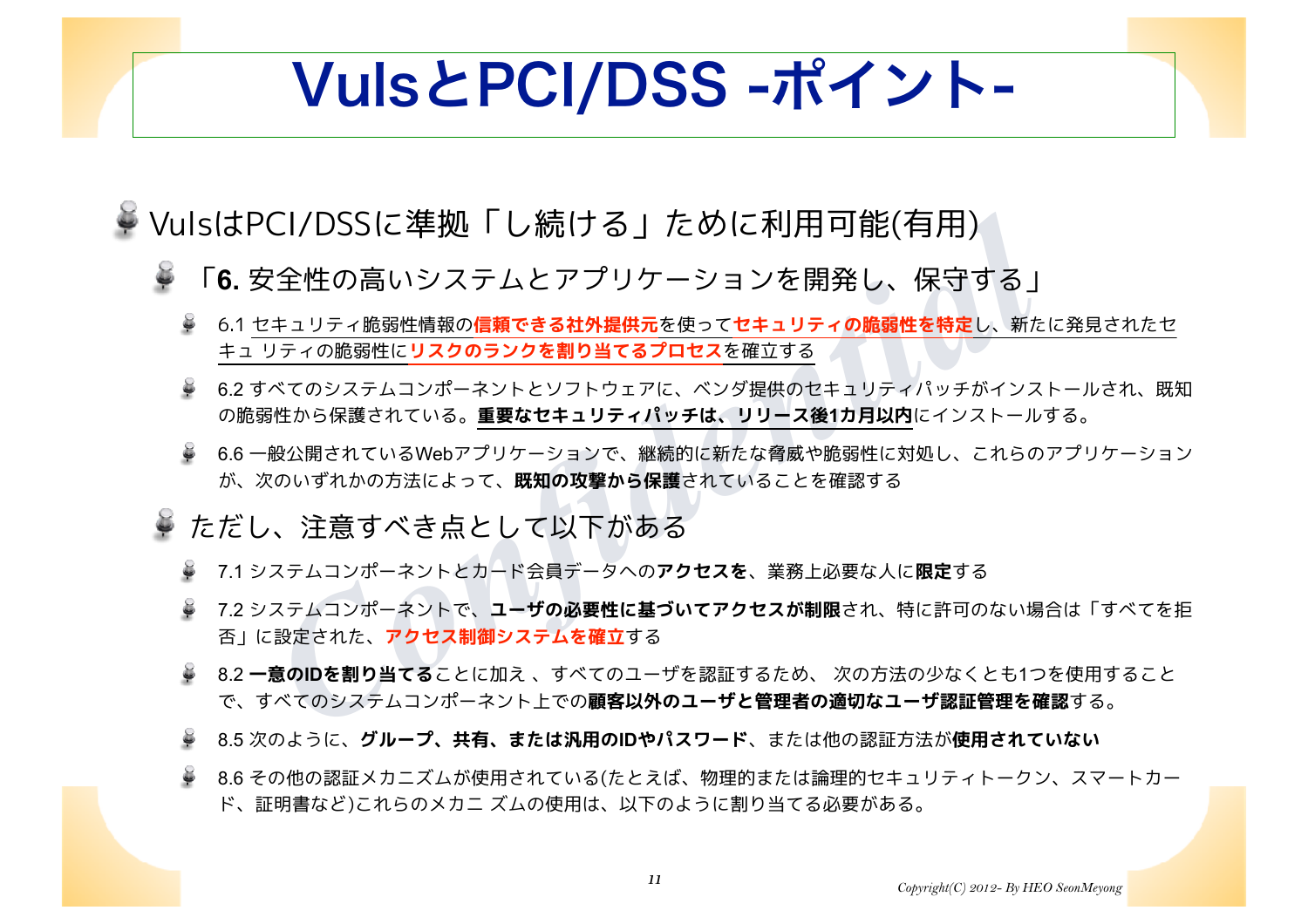## Vuls and PCI/DSS -Point-

#### Vuls is useful in order to **continue to maintain** compliance with PCI/DSS

- *Requirement 6: Develop and maintain secure systems and applications* 
	- **6.1** Establish a process to identify security vulnerabilities, using **reputable outside sources** for security vulnerability information, and **assign a risk ranking** to newly discovered security vulnerabilities.
	- **6.2** Ensure that all system components and software are protected from known vulnerabilities by installing applicable vendor- supplied security patches. Install *critical security patches within one month of release*.
	- **6.6** For public-facing web applications, address new threats and vulnerabilities on an ongoing basis and ensure Ç these applications are *protected against known attacks* by either of the following methods
- *Pay attention to the following points* Ş
	- *7.1 Limit access* to system components and cardholder data to only those individuals whose job requires such access.
	- Ş *7.2 Establish an access control system(s)* for systems components that restricts *access based on a user's* need to know, and is set to "deny all" unless specifically allowed.
- **Example 16:** Develop and maintain secure systems and applications<br> **Confidentially** a process to identify security vulnerabilities, using **reputable outside sources** for seability information, and assign a risk ranking to **8.2** In addition to *assigning a unique ID*, *ensure proper user-authentication management for non-consumer*  Ş *users and administrators on all system components by employing* at least one of the following methods to authenticate all users
	- **8.5** *Do not use group, shared, or generic IDs, passwords*, or other authentication methods as follows
	- **8.6** Where other authentication mechanisms are used (for example, physical or logical security tokens, smart cards, certificates, etc.), use of these mechanisms must be assigned as follows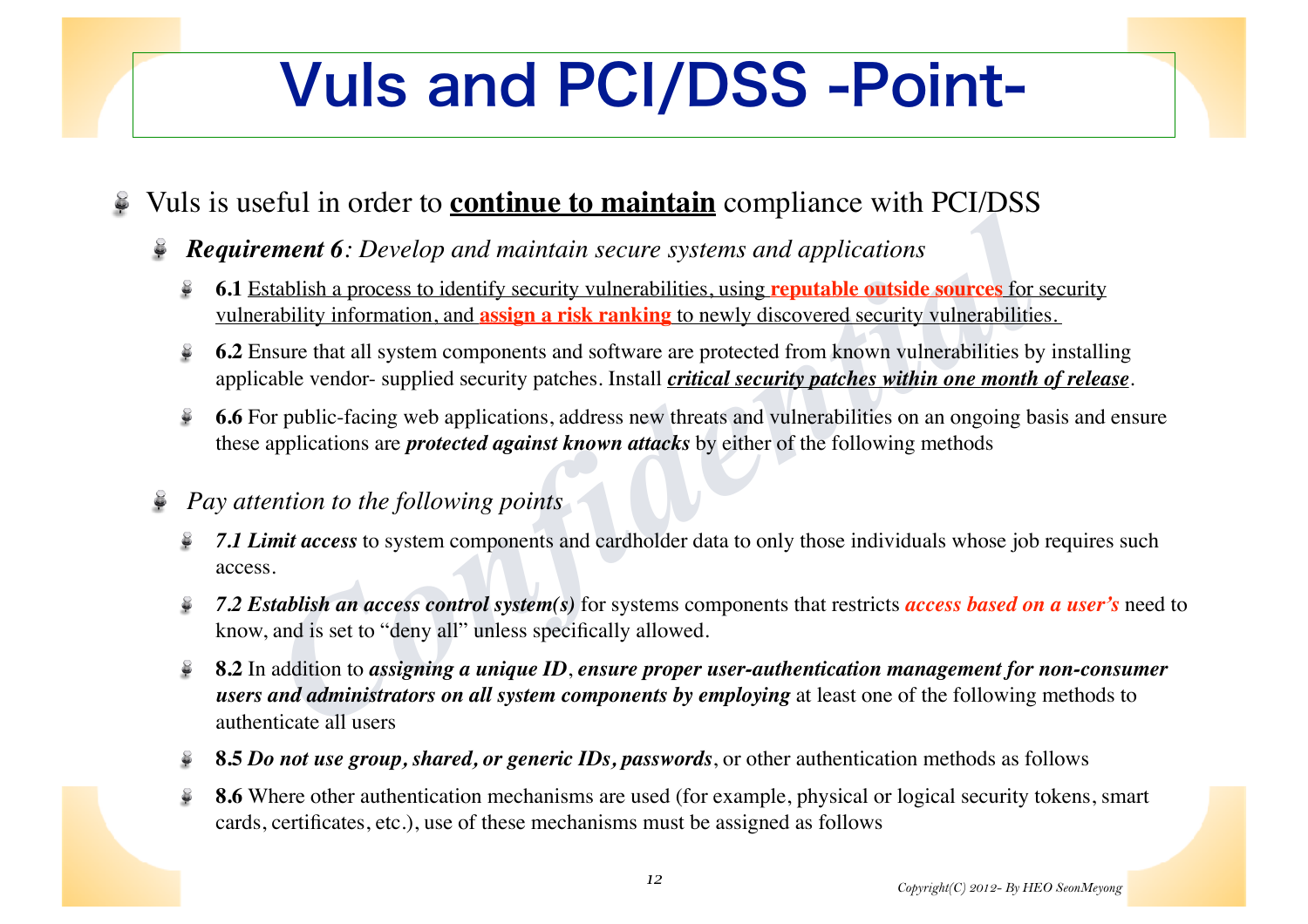

- Ş 「脆弱性」を素早く発見し、対処しろ (6条)
- ¥ 「権限を分離」して「やっていいことしかさせるな」(8条)

E」を素早く発見し、対処しろ (6条)<br>E分離」して「やっていいことしかさせるな」(8条)<br>E」「権限付与」「記録」をちゃんとしろと言うこと<br>-ュリティ保護策の基本 Ç 「認証」「権限付与」「記録」をちゃんとしろと言うこと セキュリティ保護策の基本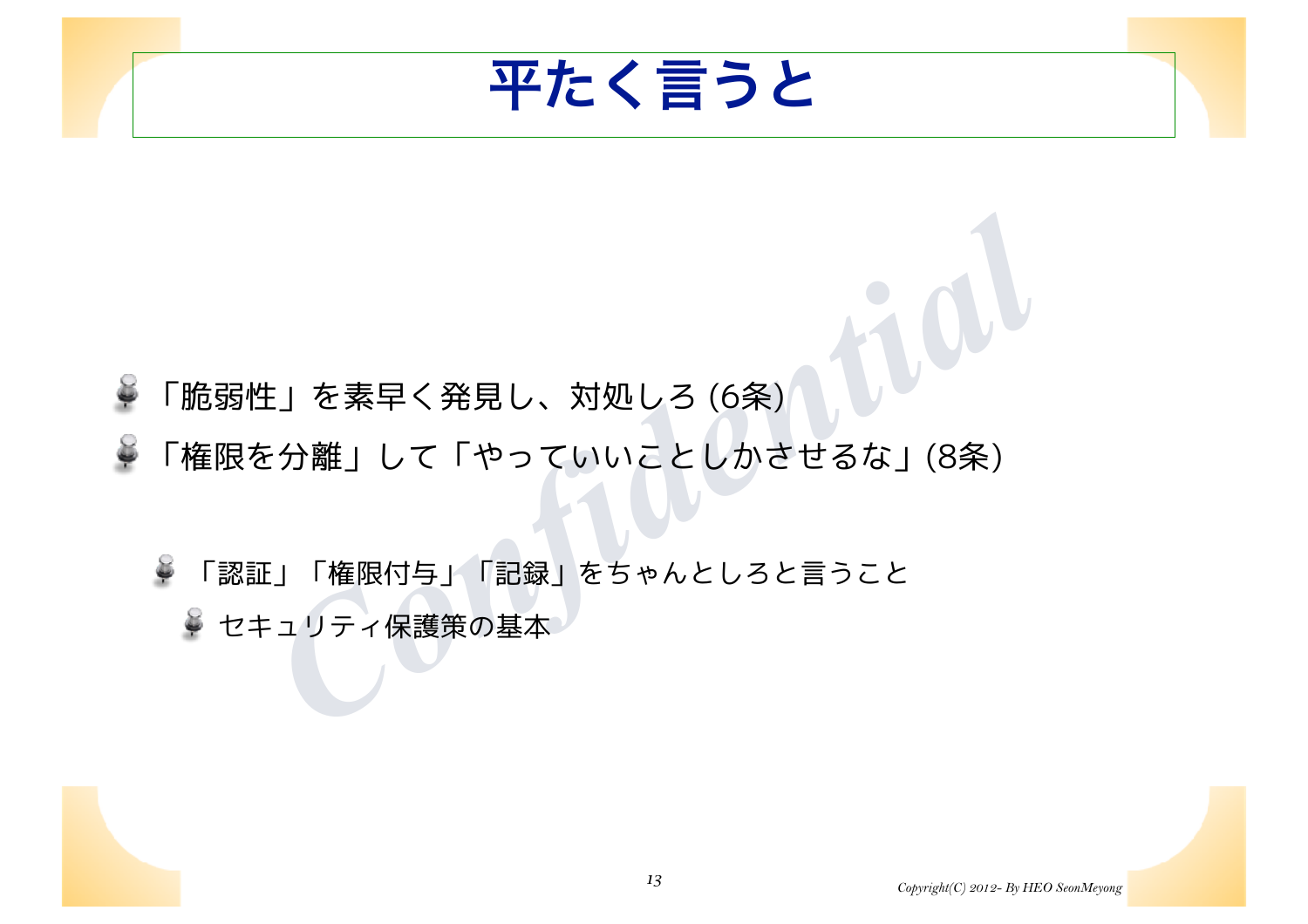### Summery of the point

- Requirement 6: Discover system vulnerabilities and fix them. Ç
- **Example 12**<br> **Confidence 12**<br> **Confidence 12**<br> **Confidence 12**<br> **Confidence 12**<br> **Confidence 12**<br> **Confidence 12**<br> **Confidence 12**<br> **Confidence 12**<br> **Confidence 12**<br> **Confidence 12**<br> **Confidence 12**<br> **Confidence 12**<br> **Con** Requirement 8: Has to be administrated by authorized members only. ¥
	- Perform *authentication*, *authorization*, *accounting* correctly.
		- It is the BASIC of measuring security. پ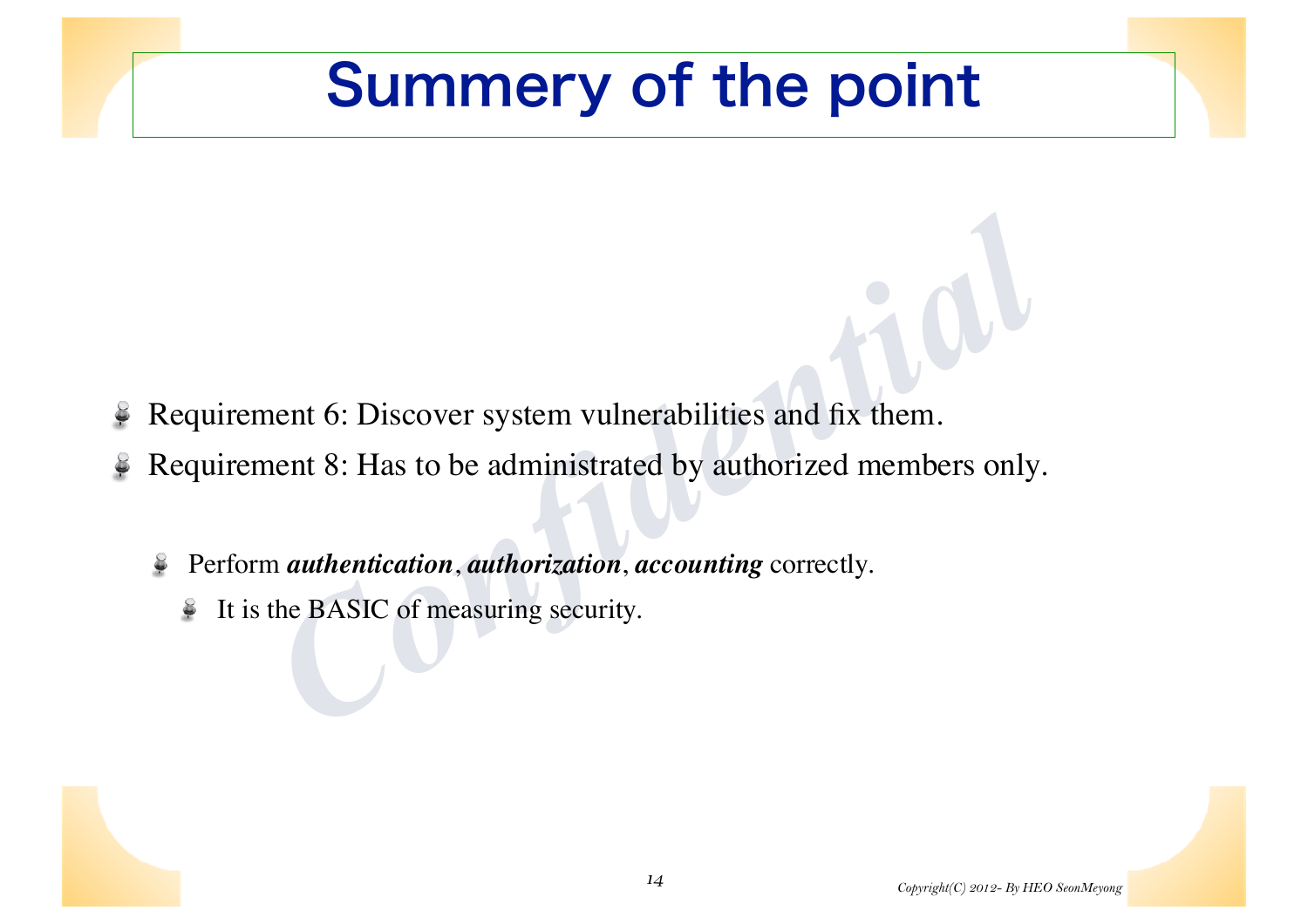じゃ~、どうすれば? -1-

### 言葉の定義

- サービスを提供している検査対象を「対象端末」とする
- <sup>-</sup><br>バスを提供している検査対象を「対象端末」とする<br>/ステム内でVulsから命令を受けてコマンドを実行するuserを「<br>とする<br>- 実行し検査する機器を「Vuls端末」とする<br>- バー内でVulsを実行するuserを「vulsユーザー」とする<br>- バーに接続できるアカウントを「管理ユーザー」とする 対象システム内でVulsから命令を受けてコマンドを実行するuserを「対象ユー ザー」とする
- Vulsを実行し検査する機器を「Vuls端末」とする
- Vulsサーバー内でVulsを実行するuserを「vulsユーザー」とする
- Vulsサーバーに接続できるアカウントを「管理ユーザー」とする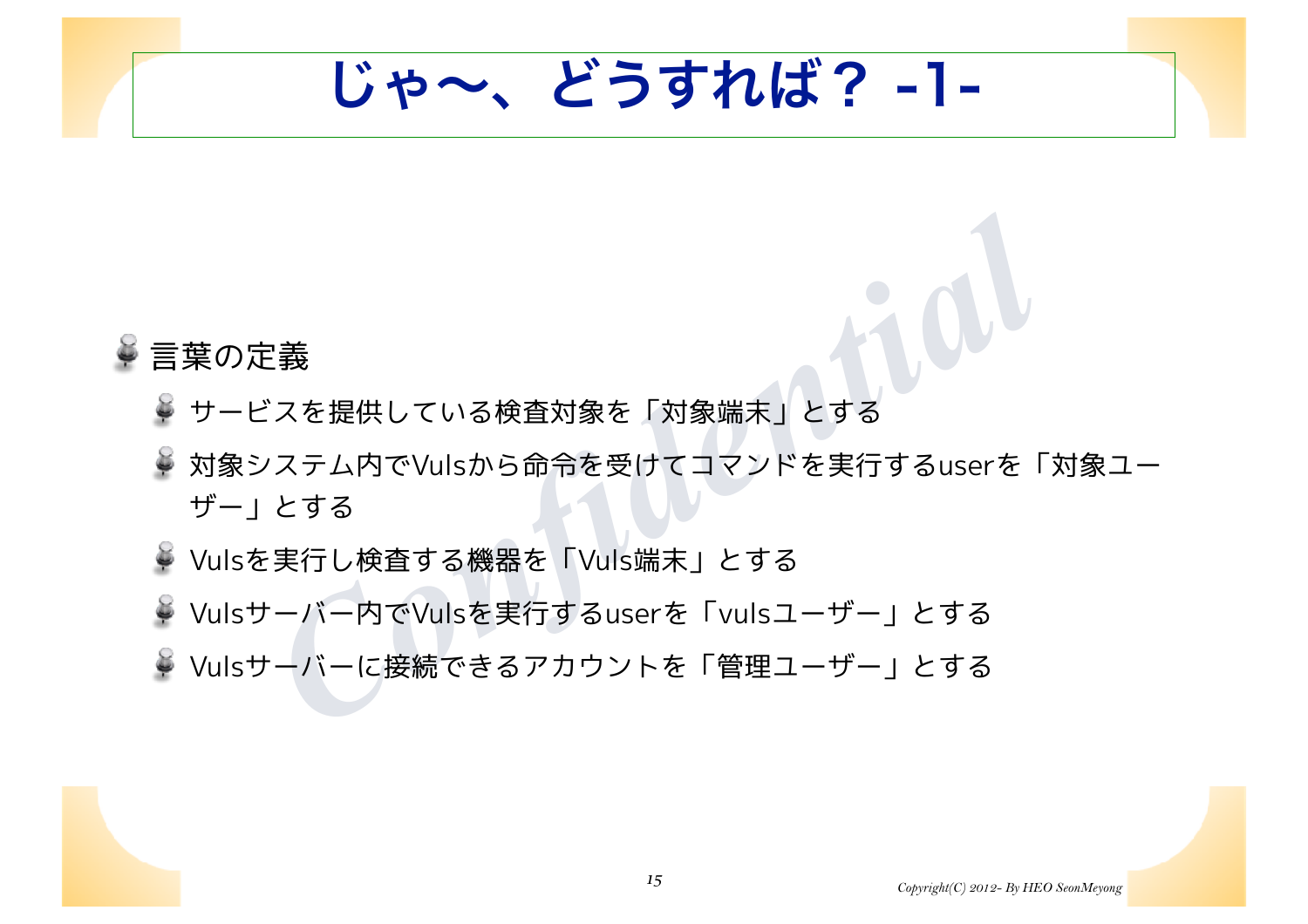### How to? -Preparation-

#### Wording ¥

- Target Node(TN) : Inspected node which provide services Ģ
- *Confidential*<br> *Confidential*<br> *Confidential*<br> *Confidential*<br> *Confidential*<br> *Confidential*<br> *Confidential*<br> *Confidential*<br> *Confidential*<br> *Confidential*<br> *Confidential*<br> *Confidential*<br> *Confidential*<br> *Confidential* Target User(TU) : User account in TN which commands from Vuls Ş
- Vuls Node(VN) : The node which run Vuls  $\epsilon$
- Vuls User(VU) : User account in VN whom run Vuls پ
- Admin User(AU) : User account which connect to VN Ş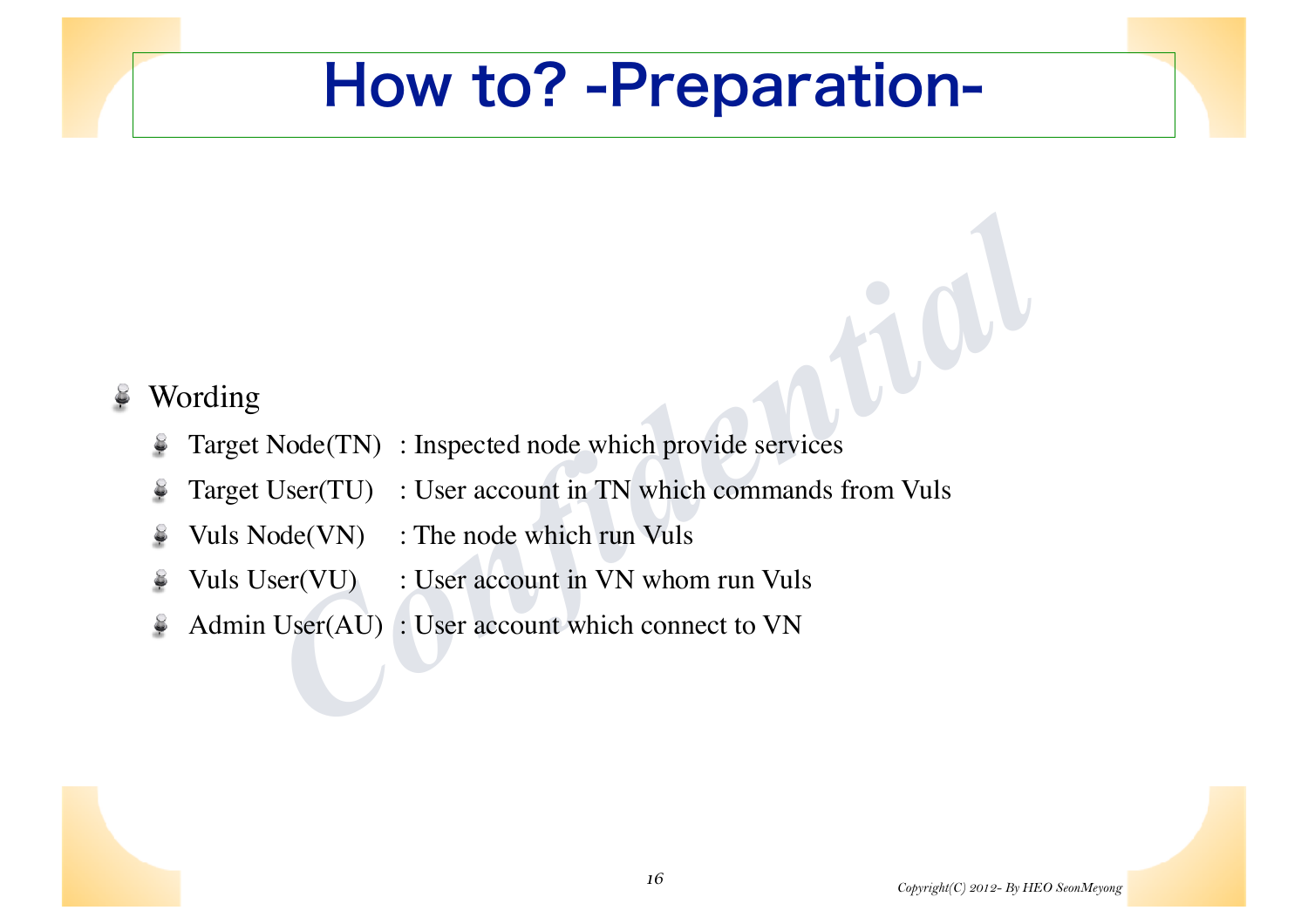じゃ~、どうすれば? -2-

1. 「対象端末」にはVulsから命令を受けコマンドを実行する「対象ユーザー」を作成する

• この「対象ユーザー」は**特権ユーザーであってはならない**

2. 「Vuls端末」から「対象端末」へは、**sshを用いてのログインを可能に**する

- 「<sup>ここ、「こ</sup>へ」」「これ」「これ」「これ」」「「これ」「コード」」<br><sub>Rユーザー」は<mark>特権ユーザーであってはならない</mark><br>『周波の可能性があるため、sshでのログインには「**RSA認証**」を用いるものとす。<br>『周波の可能性があるため、sshでのログインには「**RSA認証」**を用いるものとす。<br>用いる場合、「Vuls端末」側に秘密鍵、「対象端末」側に公開鍵を設け<br>K」側に「対象ユーザー」のRSA秘密鍵を配置してはならない<br>『リ内で「</sub> • パスワード漏洩の可能性があるため、sshでのログインには「**RSA認証**」を用いるものとする

3. RSA認証を用いる場合、「Vuls端末」側に秘密鍵、「対象端末」側に公開鍵を設置する

• 「対象端末」側に「対象ユーザー」の**RSA秘密鍵を配置してはならない**

- 4. 「対象端末」内で「対象ユーザー」が実行するコマンドには管理特権が必要な場合がある
	- 管理特権が必要な場合、特権はsudoもしくは同様のコマンドによって割り当てられるべきである
	- sudo等経由で実行できるコマンドは、**Vulsが必要とする最小限のものに制限**されるべきである
- 5. 「Vuls端末」は、「対象端末」の脆弱性情報を含めた生のデータが記録される
	- 「Vuls端末」にログイン可能なメンバーは「システムの運用権限を持ち、特に許可された者」に限定する
- 6. Vulsが出力するデータは、**許可のない一般ユーザーが読み書きできてはならない**
- 7. Vulsによるscan結果を利用する場合、元データは改変すべきではない
- 8. Vulsの出力するデータを加工した情報をWEBなどで公開する場合、**アクセス権を持つユー ザーを限定**し、かつ**アクセス記録が残る**ようにすべきである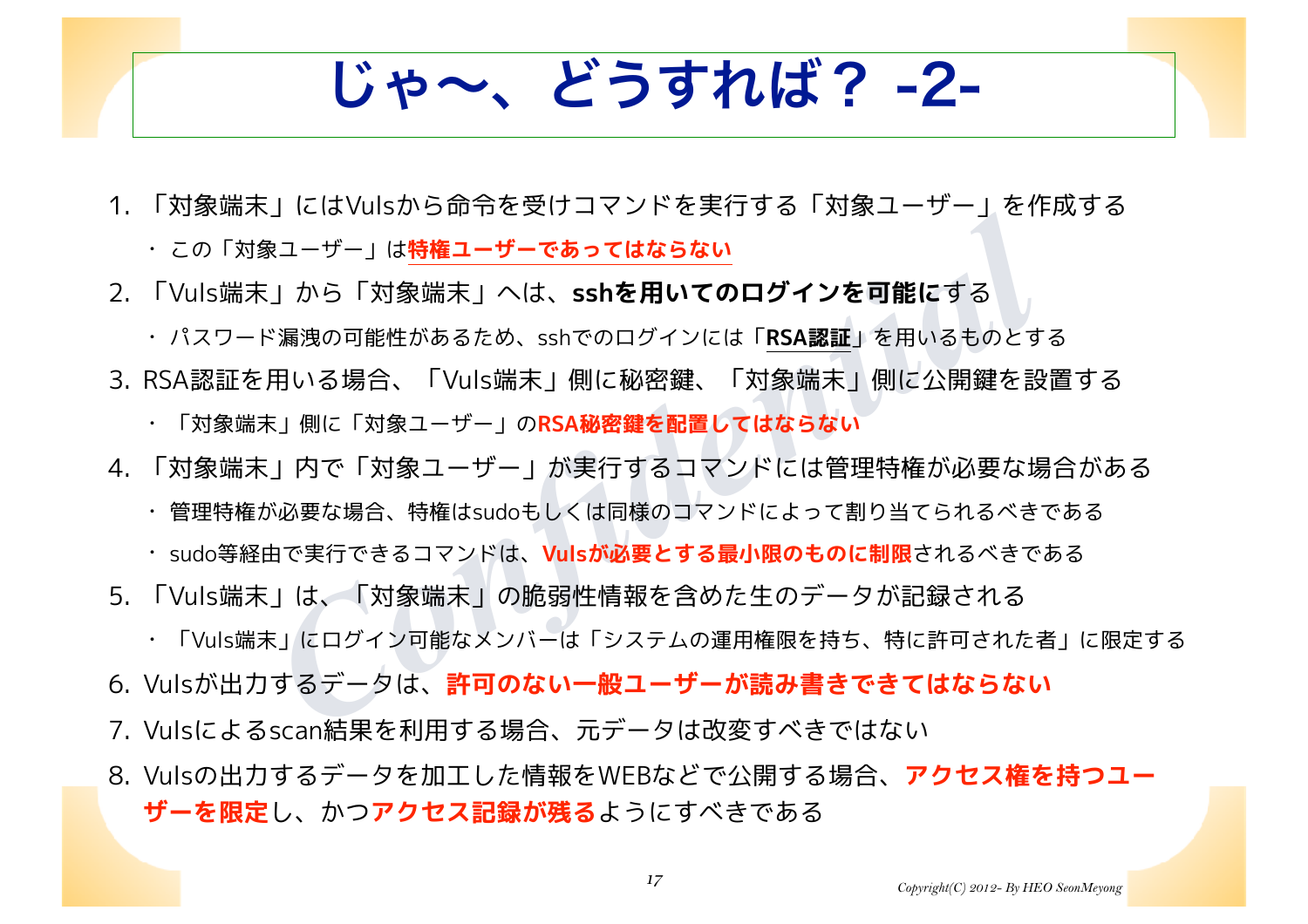## How to?

- 1. Create **TU** on **TN.**
	- TU *must not be a* **Privileged user.**
- 2. TU on TN accept **login** only from VN **with ssh.**
	- TN **only use "RSA Authentication"** to prevent password leaking.
- 3. Create ssh "Secret key" on VN and put "Public key" on TN.
	- **Must not put ssh secret key** on TN.
- 4. On some OSs, TN needs Administrative Privileges.
	- Administrative privileges should be assigned with sudo (or similar commands) only when needed.
	- **Restrict** the commands to run with sudo **to the minimum needed for Vuls**.
- *not be a Privileged user.*<br> **Confident Divileged user.**<br> **Confident Divileged user.**<br> **Confident Divileged user.**<br> **Confident Divileges:**<br> **Confident in the share every on TN.**<br> **Confident Divileges.**<br> **Confident Divile** 5. Raw datas which includes vulnerability informations are recorded on VN.
	- The access to VN is restricted to AU with "Operational Authority".
- 6. **Only permitted users can read or write** raw data outputted by Vuls
- 7. Raw data Should not be modified.
- 8. **Record** should be taken of the **restricted users** that created and published from Vuls raw data.